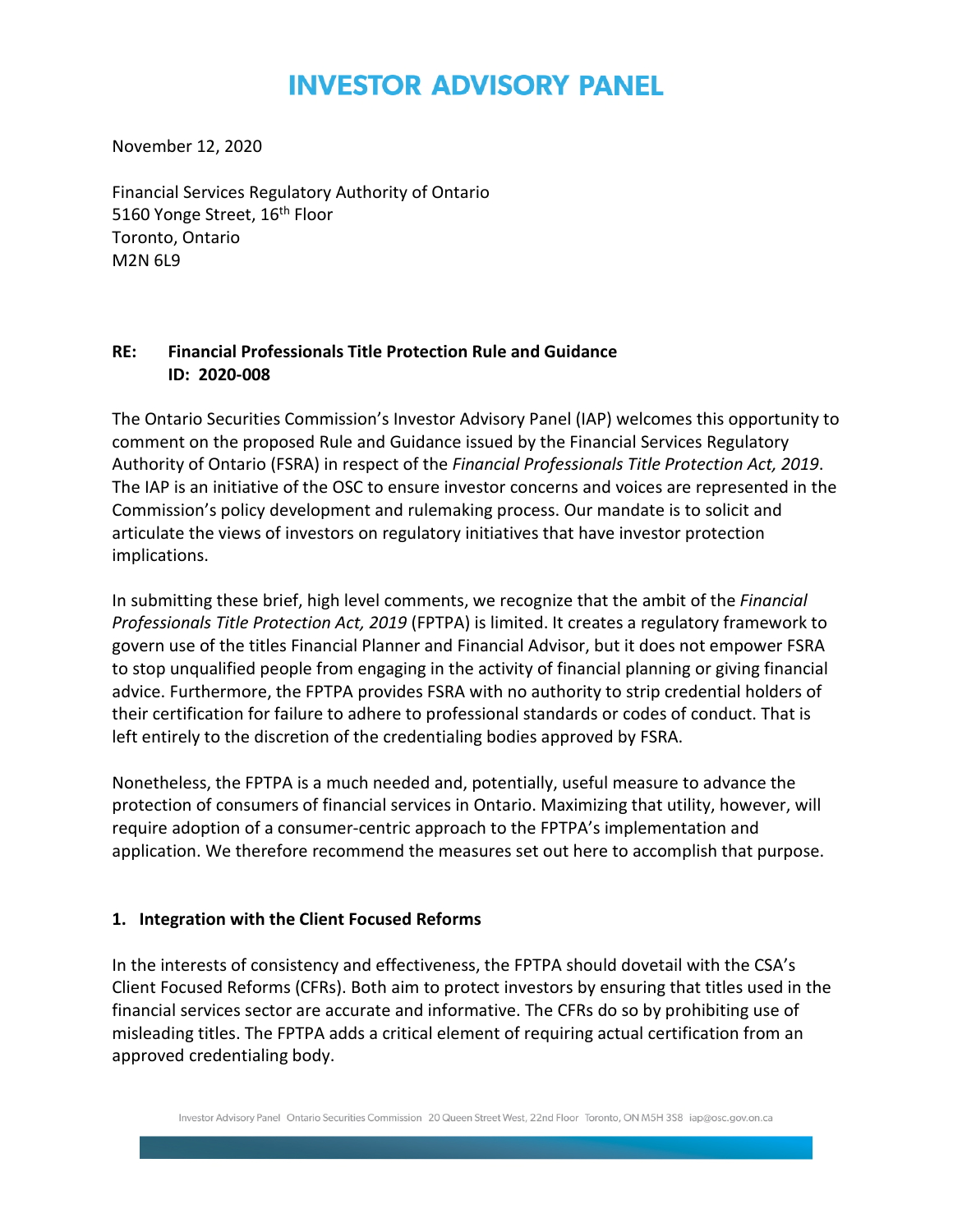We strongly encourage the meaningful continuation of this integrated approach in the process of approving credentialing bodies (CBs) – by selecting only those organizations whose standards and codes of conduct require their credential holders to adhere to 'best interest' duties and practices, equivalent to the ones articulated in the CFRs.

Failing to select CBs on this basis risks triggering a new form of regulatory arbitrage exploiting differences in practice standards across various CBs. That outcome would substantially undermine the intent and utility of the FPTPA.

## **2. Evocative titles**

Similarly, we urge FSRA to take a client-focused approach to interpreting sections 2 and 3 of the FPTPA. These key provisions, which safeguard the titles Financial Planner and Financial Advisor respectively, also apply to abbreviations of those titles, foreign language equivalents, and titles that "could reasonably be confused with" the protected titles.

It is important that these provisions be interpreted broadly to carry out the FPTPA's intended legislative purpose. Specifically, the provisions in the Act aimed at stemming public confusion should capture all titles that are likely to evoke, in the minds of clients and prospective clients, a belief that the title holder is qualified to provide advice and services as a financial advisor or financial planner.

In practice, this should capture titles like "Investment Advisor", "Wealth Planner", "Senior Asset Specialist", "Personal Finance Manager" and other similar ones that abound in the financial services sector. They are all designed to portray the title holder as being qualified to provide financial advice and guidance. Each one, effectively, is interchangeable with either Financial Advisor or Financial Planner. Each could reasonably be confused with one of those titles – and, therefore, the use of each one should be prohibited in the absence of a credential duly granted by an approved CB in accordance with the FPTPA.

## **3. Exclude lobbyists from approval as credentialing bodies**

The FPTPA's legislative objective is to harness credentialing as a public protection measure. Inherently, this will require CBs to act in the public interest.

We believe this requirement cannot be met by organizations that engage in political lobbying on behalf of investment industry interests. These organizations advocate for their members and pursue advantage for them – which is all perfectly legitimate – but it is incompatible with safeguarding the public interest.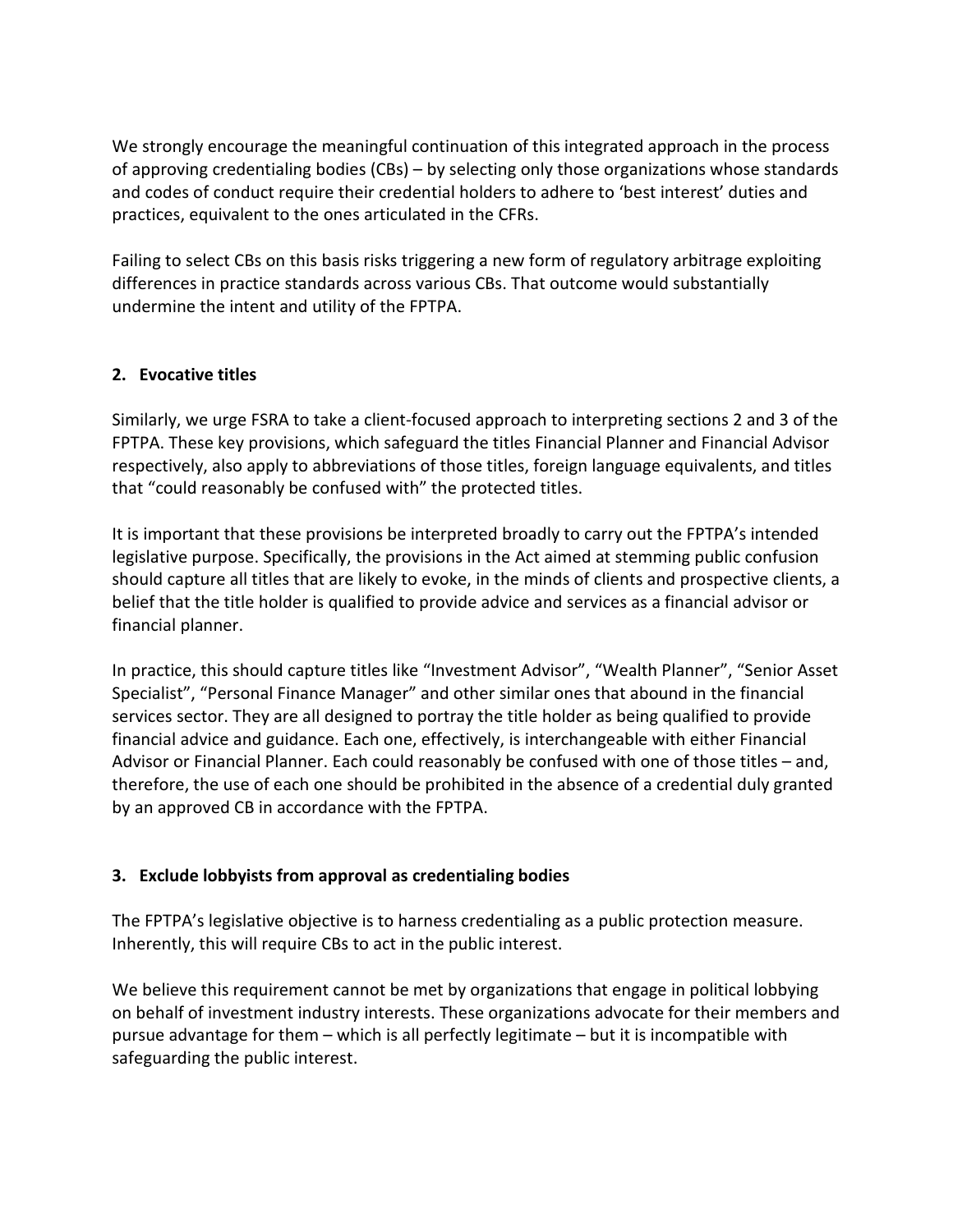Fundamentally, the public must be able to have confidence that credentials are being granted only when fully earned, and that practice standards and codes of conduct are being enforced in a rigorous manner, including through expulsion where necessary. Confidence of this sort will be impossible to achieve if the CB is an organization that benefits by expanding and maintaining its membership base, or one whose primary mission includes advocacy on behalf of that membership. This is especially problematic in the context of the FPTPA's legislative scheme, which leaves expulsion of errant credential holders up to CBs instead of FSRA.

Accordingly, we urge FSRA to exclude from consideration for approval as a credentialing body all member-funded organizations that engage in political lobbying activity on behalf of their members. We also recommend that this exclusion should apply to any affiliated organizations, as well.

## **4. Transition periods**

We are concerned that the proposed 3-year and 5-year transition periods are far too long. Individuals should not be able to identify themselves as fully qualified financial planners and advisors for years while they seek to achieve certification. This would effectively perpetuate the current unregulated and confusing state of things. It will erode public confidence in Ontario's regulatory system, as well as the long-term value and credibility of the Financial Planner and Financial Advisor titles.

Therefore, we urge FSRA to develop mechanisms that will allow the transition to be completed much more swiftly. In the interim, FSRA should require use of an appropriate title modifier that clearly signals the advisor's or planner's incomplete qualification status – such as the insertion of "candidate" in their title until such time as they attain the requisite credential.

#### **Conclusion**

As we noted at the outset of this letter, the FPTPA's ambit is limited. It creates a regulatory framework to ensure the titles Financial Planner and Financial Advisor are not used by unqualified individuals. But it does not empower FSRA to stop unqualified people from engaging in the activity of financial planning or giving financial advice, and FSRA is not mandated to enforce the FPTPA's provisions by stripping errant credential holders of their certification.

In light of these limitations, it is all the more important that FSRA maximize what utility the FPTPA does offer to enhance consumer protection. As noted, we believe FSRA can accomplish this only by adopting a consumer-centric approach to the FPTPA's implementation, and by interpreting and applying its provisions to ensure that all those who purport to provide financial advice or financial planning services in Ontario will be obliged do so in accordance with 'best interest' principles.